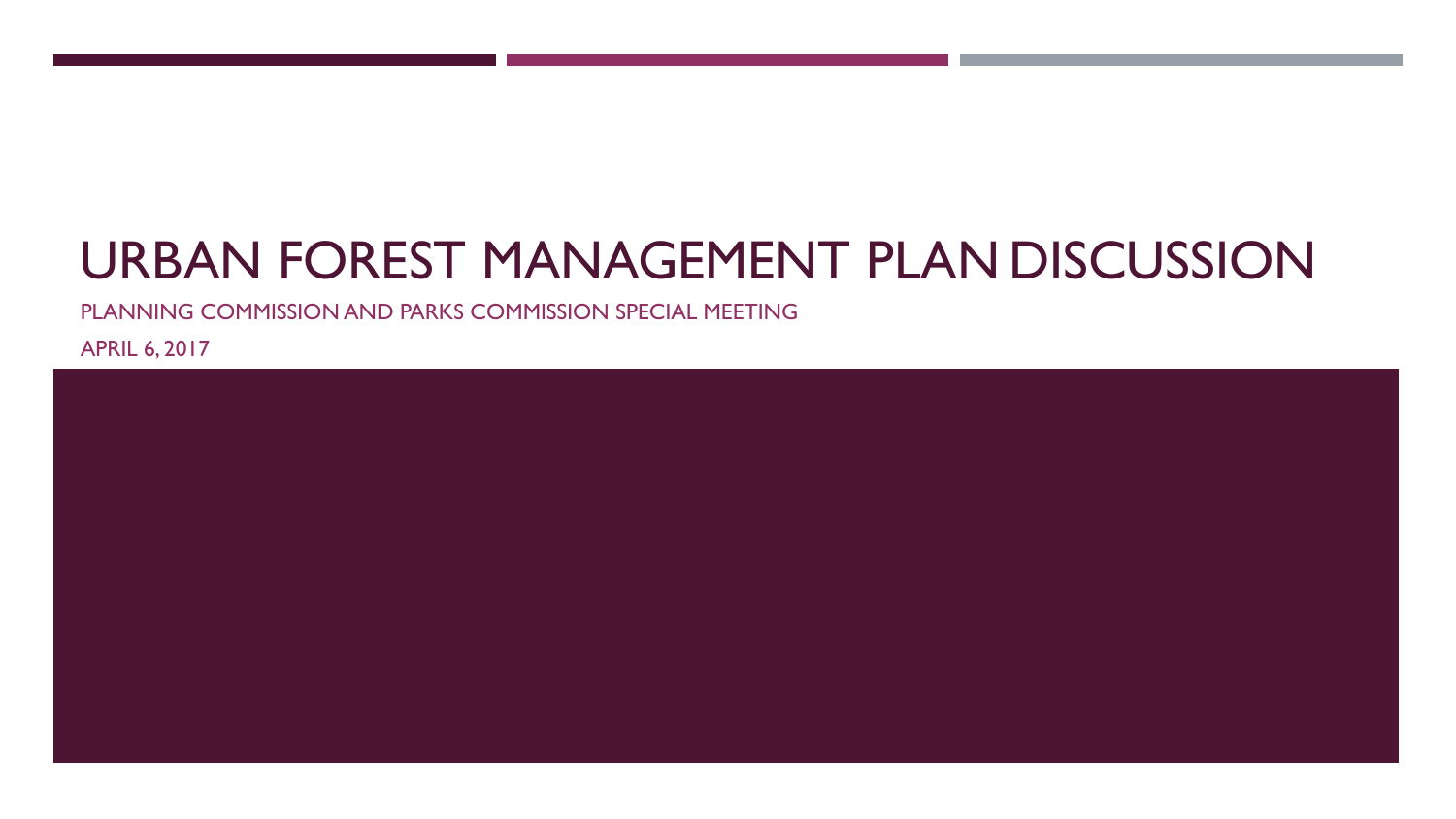## BACKGROUND

■ Comprehensive Plan Policy EC.10.10 – Create and support a robust and comprehensive Urban Forest Management Plan starting in 2016.

■ City held 4 scoping meetings in 2016 with Council, Planning Commission, and Parks Commission.

 Based on input at these meetings, staff developed draft mission, vision, project objective, and scope of work statements.



Residential tree coverage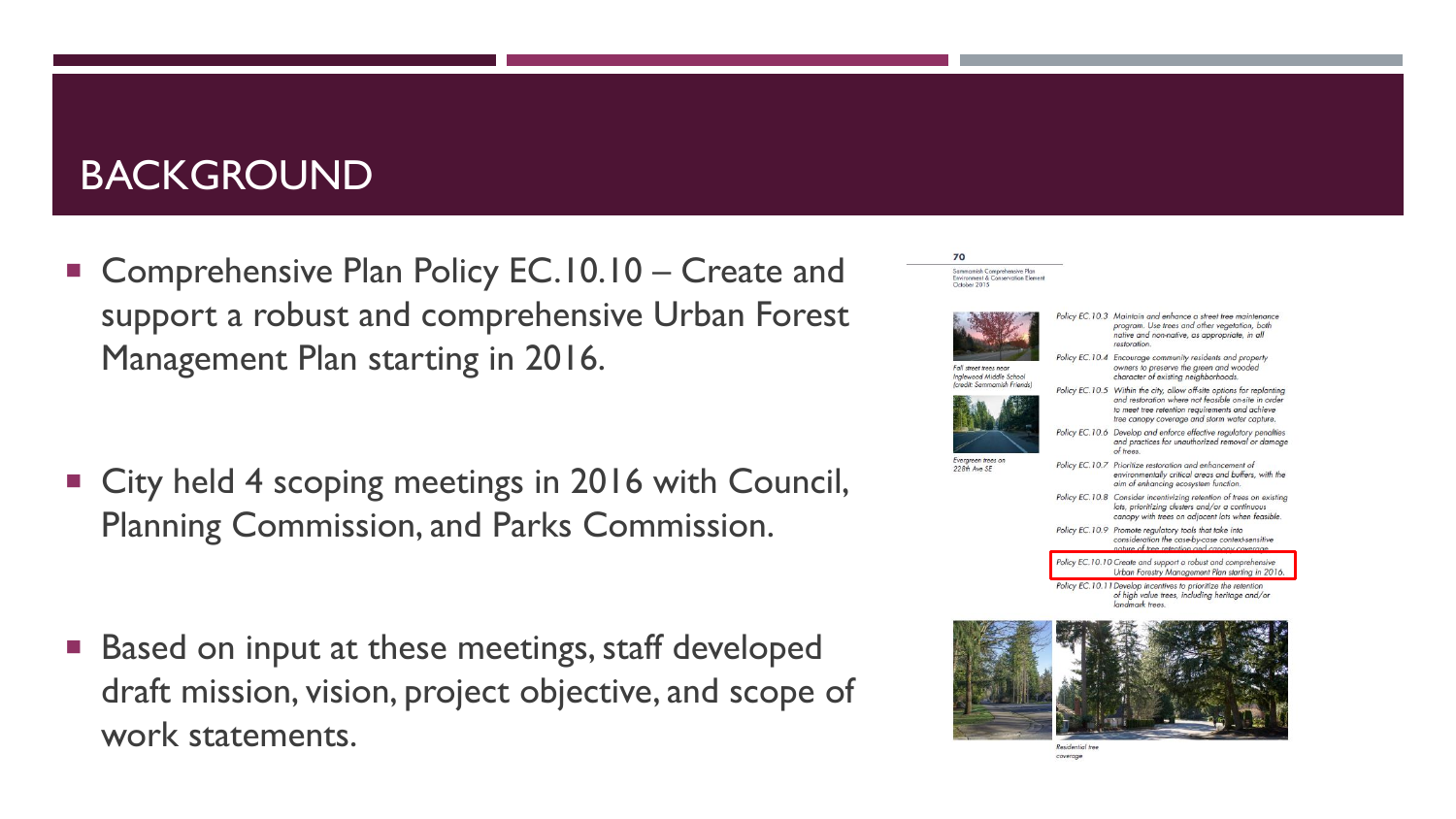## BACKGROUND

■ Council approved \$115,000 for professional services related to the Urban Forest Management Plan in 2017-18 budget.

■ In March, City received \$15,000 matching grant from WA DNR for canopy cover assessment.

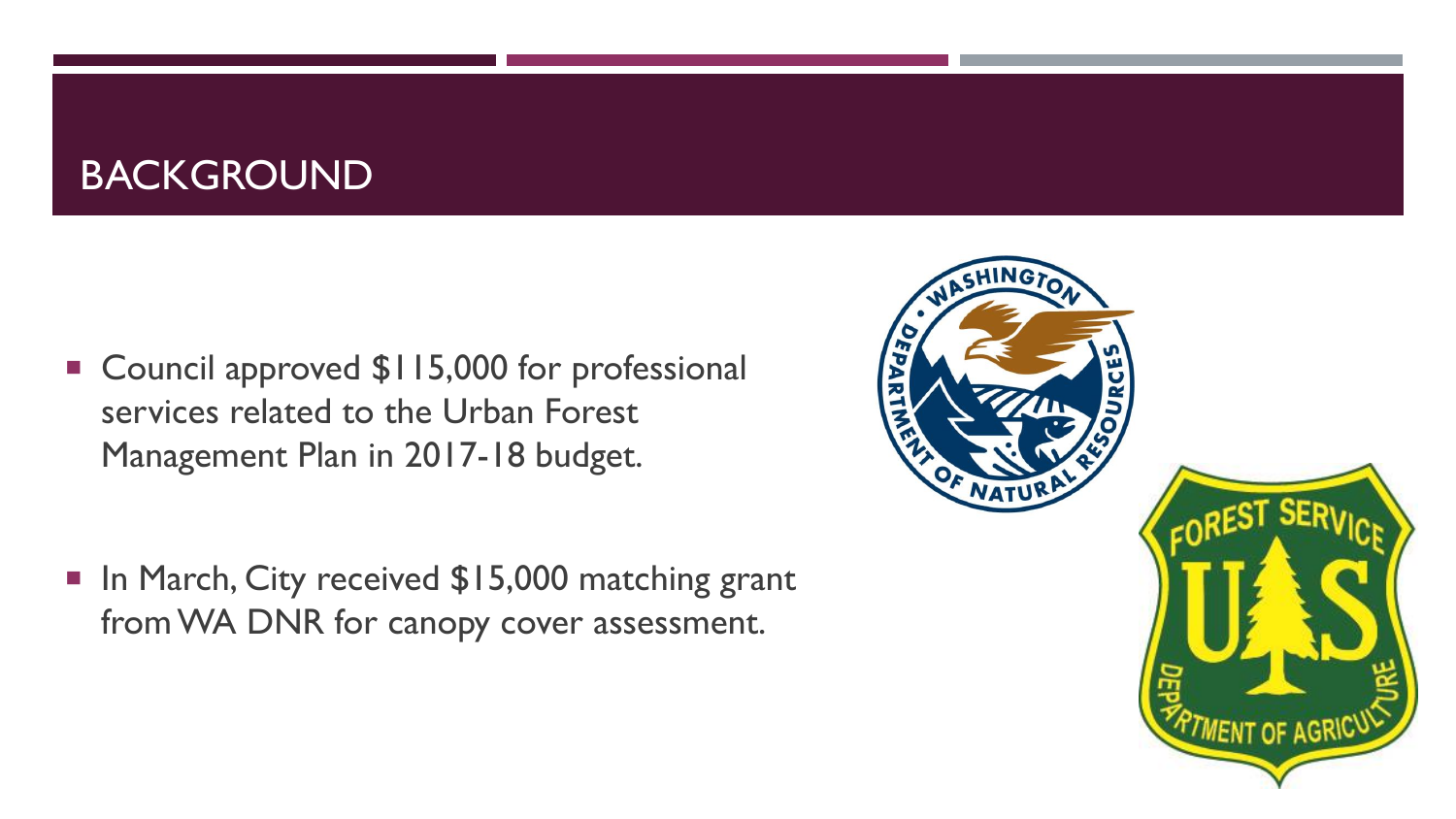## WHAT IS AN URBAN FOREST MANAGEMENT PLAN?

- Urban forest refers to "all publicly and privately owned trees within an urban area."
- An Urban Forest Management Plan...
	- Creates a shared community vision for the future of the urban forest.
	- Highlights and incorporates information from data-gathering exercises.
	- **Establishes goals relating to the health, management, and extent of the urban forest and** steps required to reach them.
	- **Establishes shared priorities across departments.**
	- **May result in development of new programs and regulations.**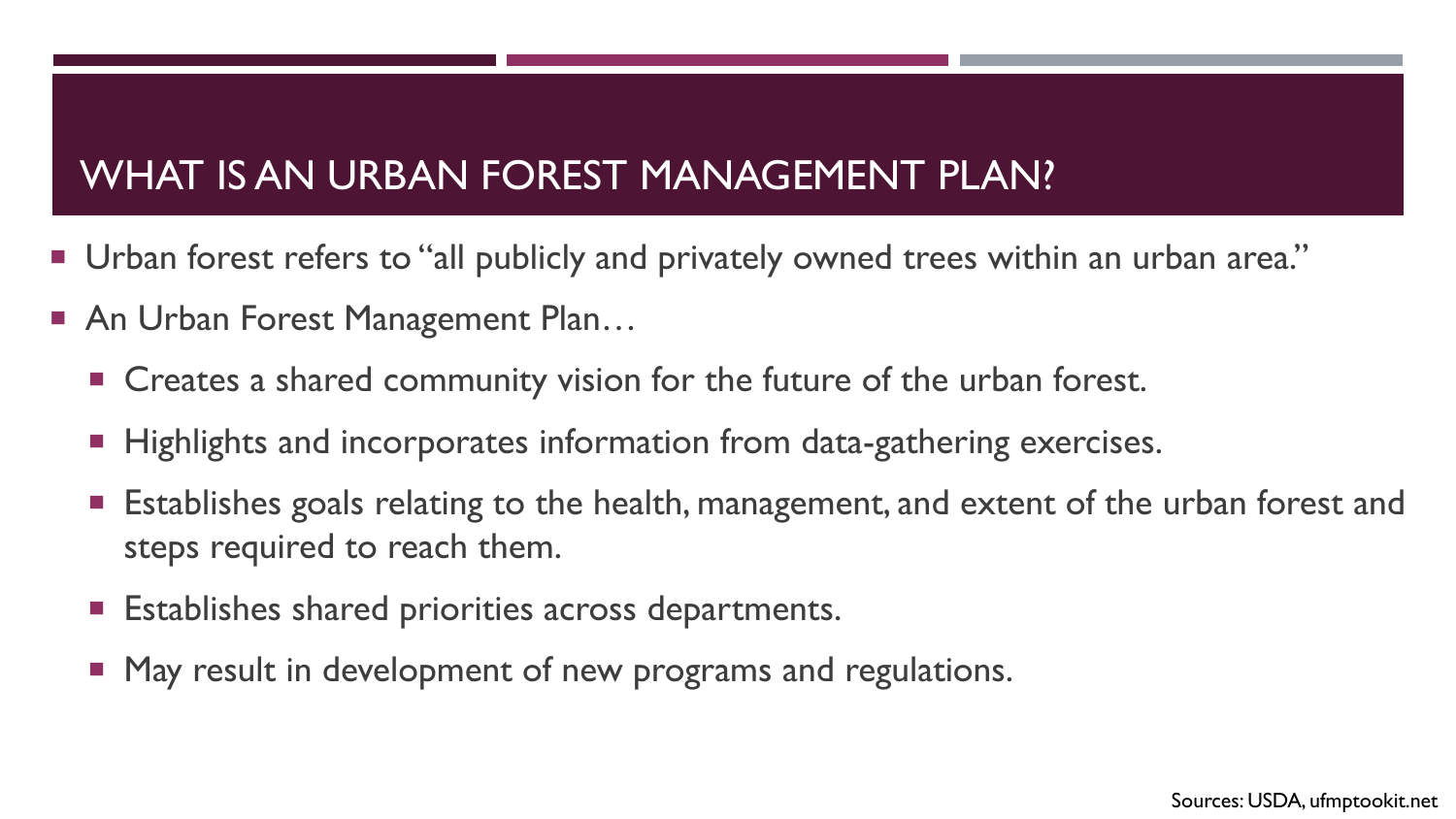## WHAT IS AN URBAN FOREST MANAGEMENT PLAN NOT?

- An Urban Forest Management Plan is not...
	- A regulatory document
	- A section of municipal code
	- A program
	- A budget
	- A maintenance guide
- The UFMP will **set the framework** for all of these things.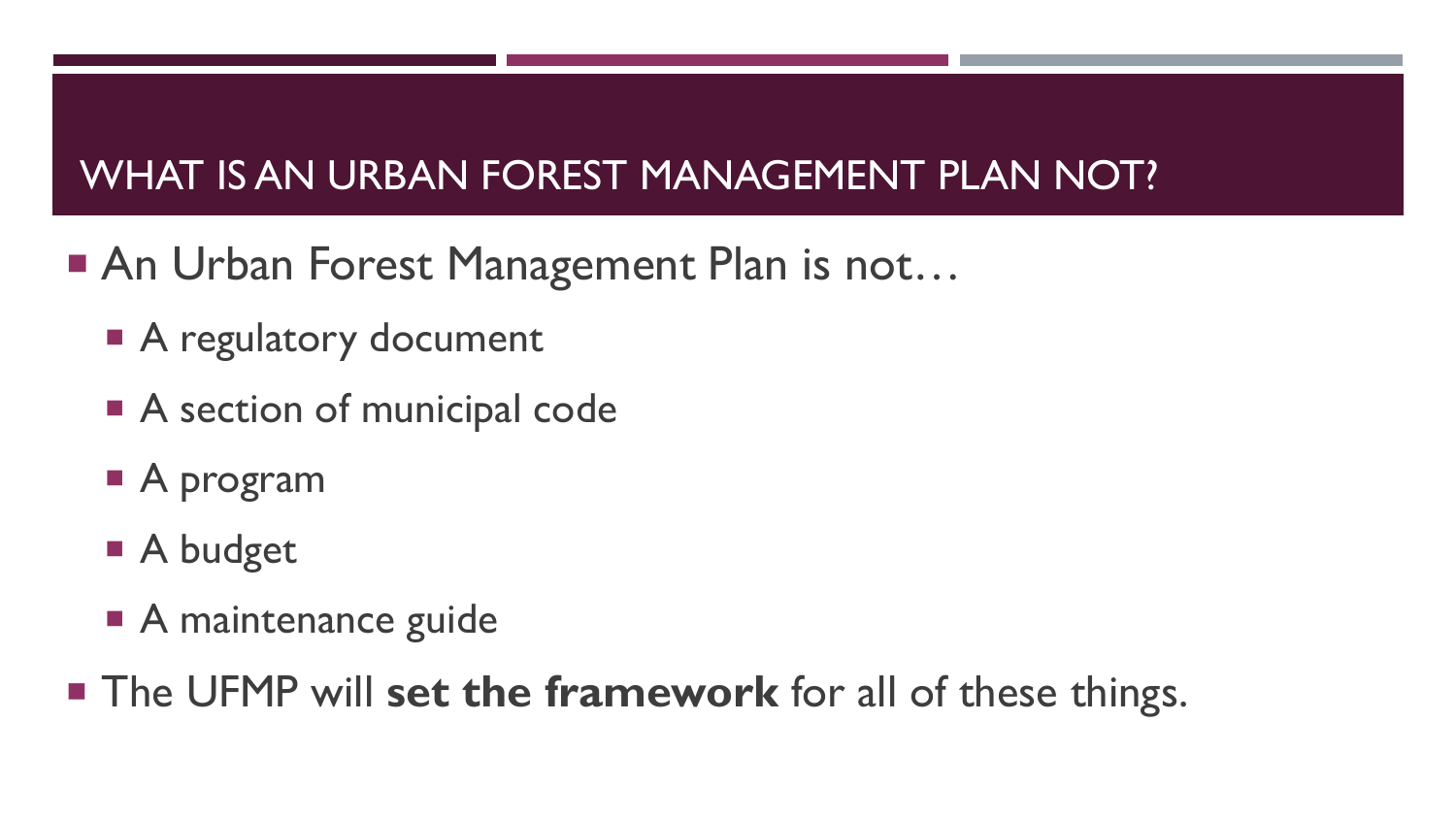## URBAN FOREST MANAGEMENT PLAN PROJECT FLOW CHART



Urban Forest Management Plan Project Flow Chart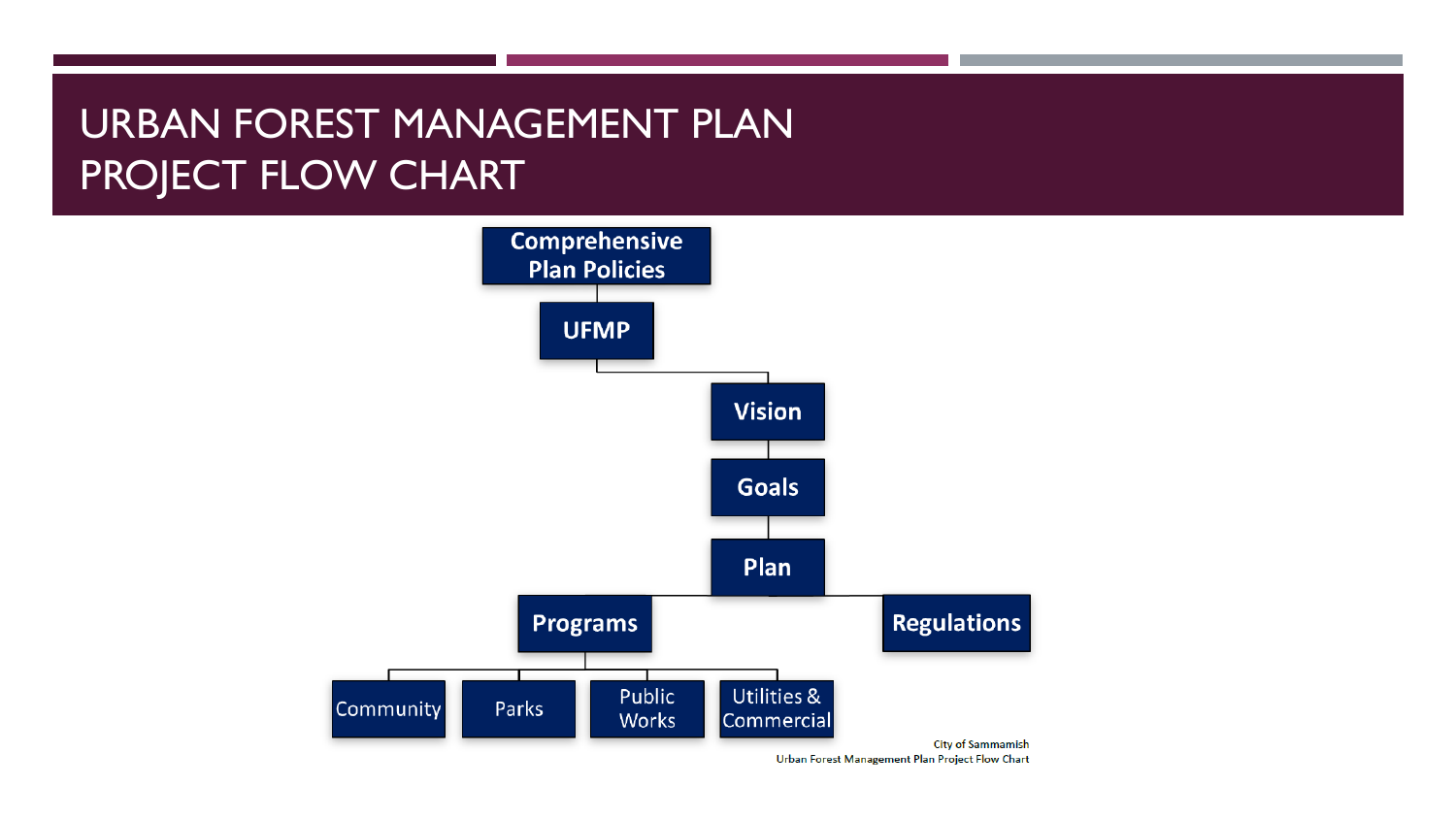### VISION

The Sammamish urban forest is a healthy and sustainable mix of trees, shrubs, and other associated vegetation that functions as a connected ecosystem. It is valued and cared for by the greater Sammamish community because of the abundant environmental, economic, educational, aesthetic and health benefits the urban forest provides to current and future generations.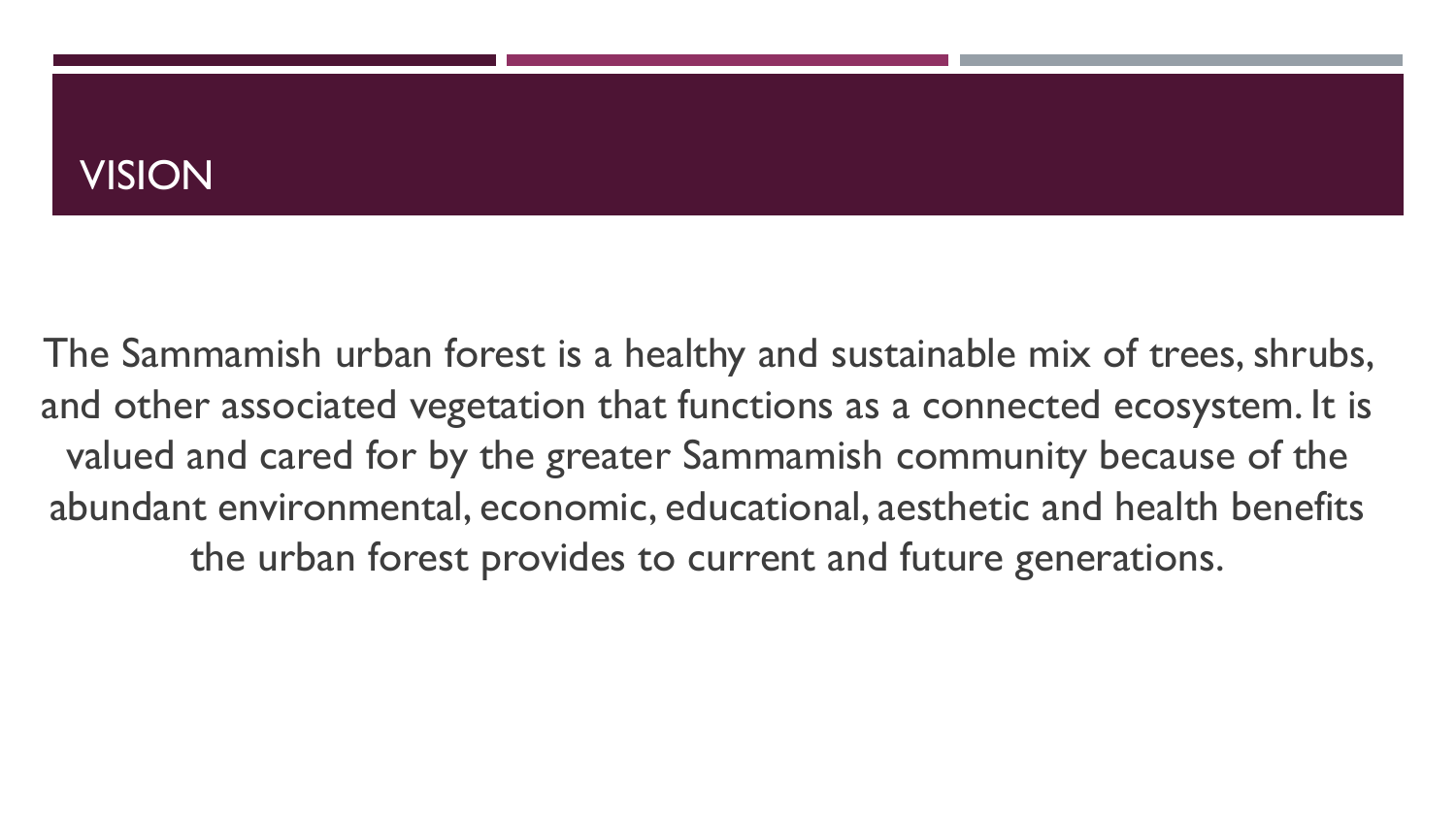#### **MISSION**

The Urban Forest Management Plan is a guide and an action plan that the Sammamish community will use to enhance, protect, and manage our urban forest. The Plan will set ambitious but attainable goals, identify the necessary tools to reach those goals, and establish metrics to quantify the City's progress. The Plan is a collaborative effort between City leadership, staff and the public, and reflects the high value the community places on its natural environment. Successful implementation of the Plan results in a thriving urban forest that is visibly evident to those who enter Sammamish.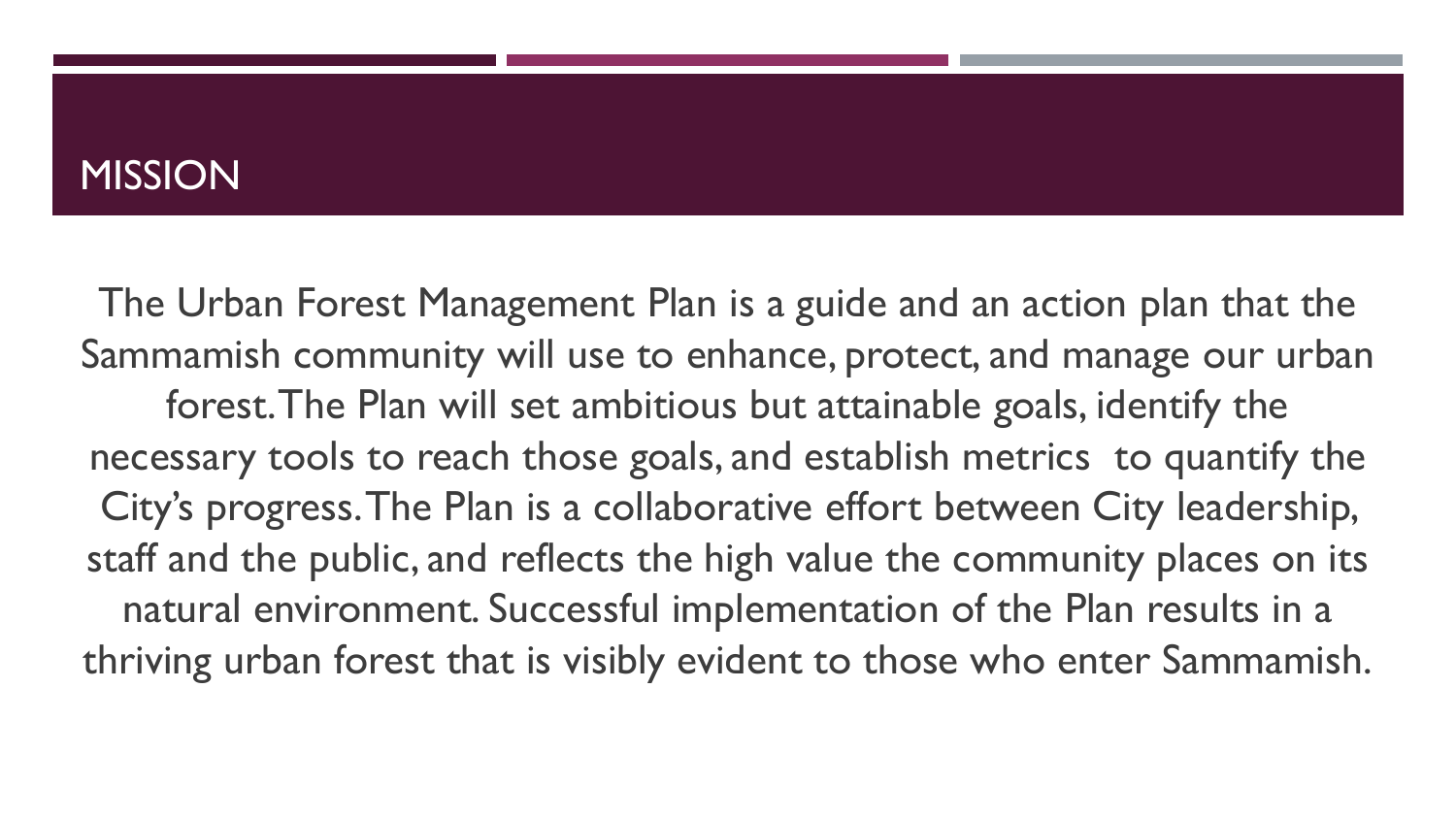## PROJECT OBJECTIVES (1/2)

The primary objectives of the Urban Forestry Management Plan are to:

- Ensure that the City of Sammamish has an accurate and complete picture of its urban forest.
- 2. Draft a road map for effective and efficient management of the urban forest.
- 3. Adopt best practices and technical standards reflective of the latest in urban forestry.
- 4. Engage the community to determine public needs for the urban forest.
- 5. Establish a monitoring protocol to address the effectiveness of the plan and how success will be measured, as well as how the plan will be updated.

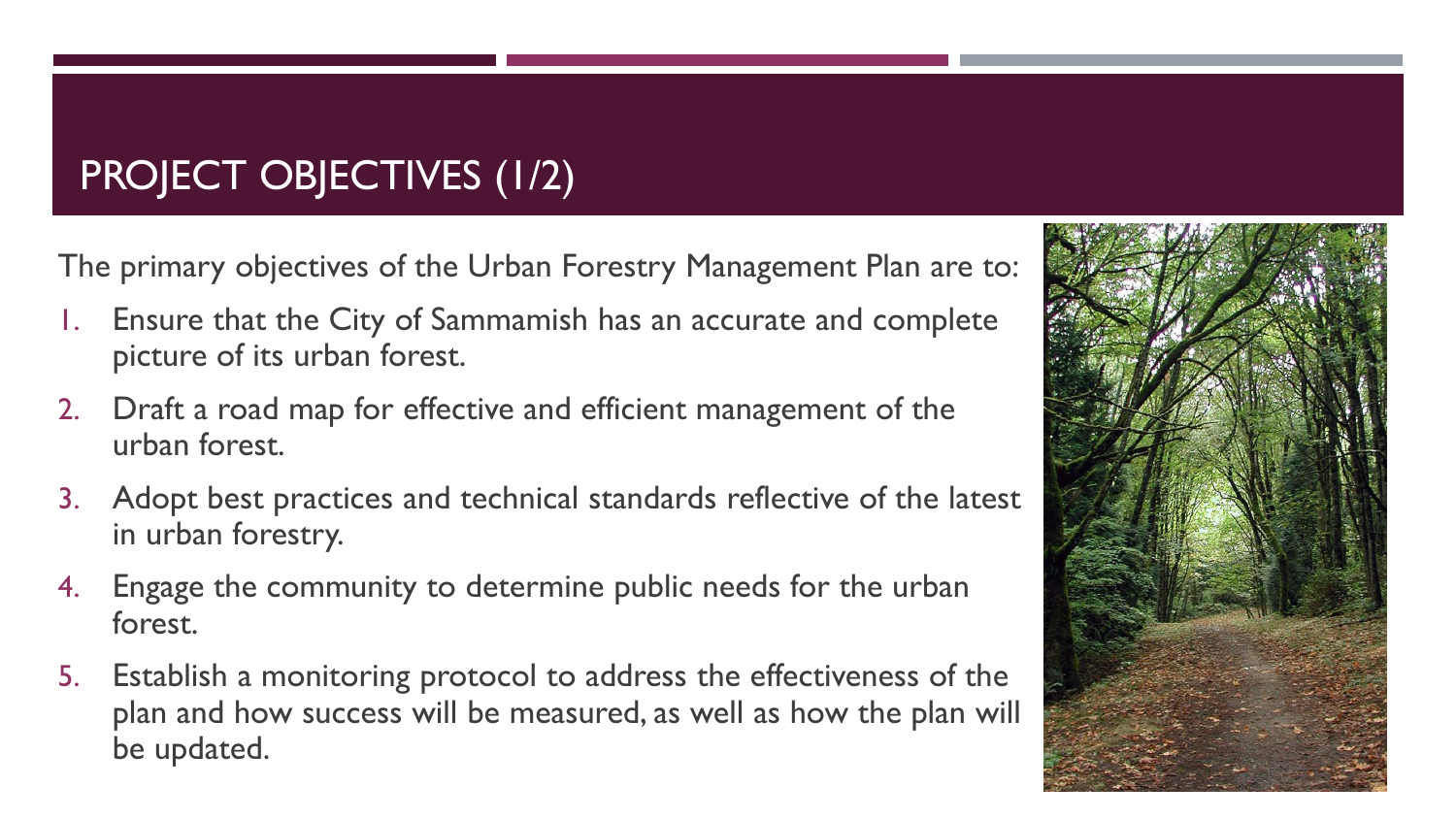## PROJECT OBJECTIVES (2/2)

- 6. Analyze the City's forest community for environmental benefits, including but not limited to:
	- **Stormwater management**
	- **Energy conservation**
	- **Improved air quality**
	- **Sequestration of carbon dioxide**
	- **Aesthetic and social value**
	- Habitat and ecosystem connectivity
	- **Public health**
- 7. Set and reach goals to increase the environmental benefits of the City's urban forest.

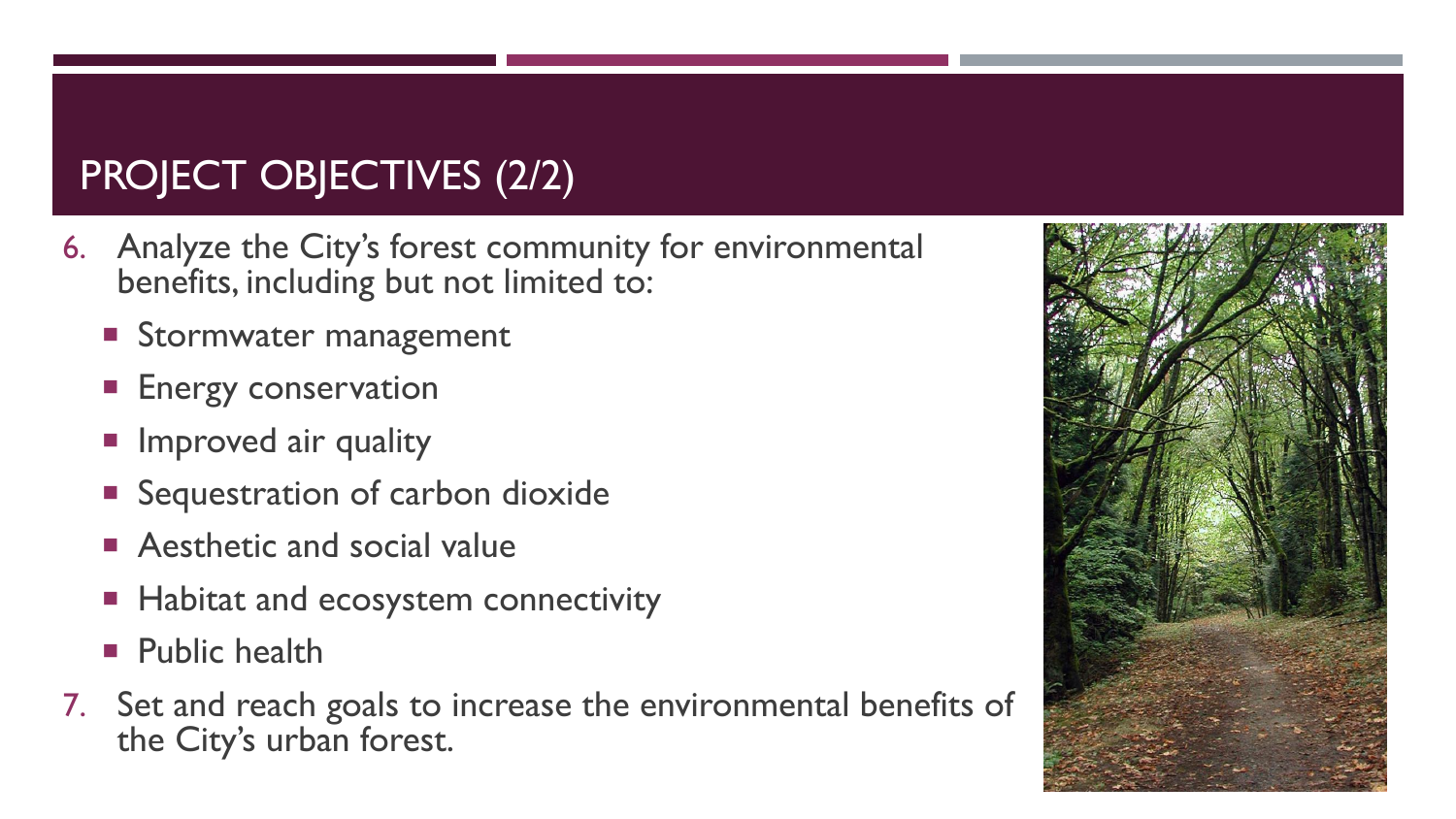## SCOPE OF WORK

The successful consultant will be expected to:

- 1. Attend public meetings.
- 2. Obtain public input by engaging established stakeholders and identifying new groups for community engagement.
- 3. Coordinate a citywide tree canopy cover assessment.
- 4. Conduct a tree inventory analysis on publicly owned land.
- 5. Establish long-term, comprehensive objectives and goals.
- 6. Specify actions to meet the objectives and goals.
- 7. Create a monitoring and informational feedback loop so that effectiveness can be measured over time.
- 8. Ensure that the Plan communicates in a definitive, and easy-to-follow way.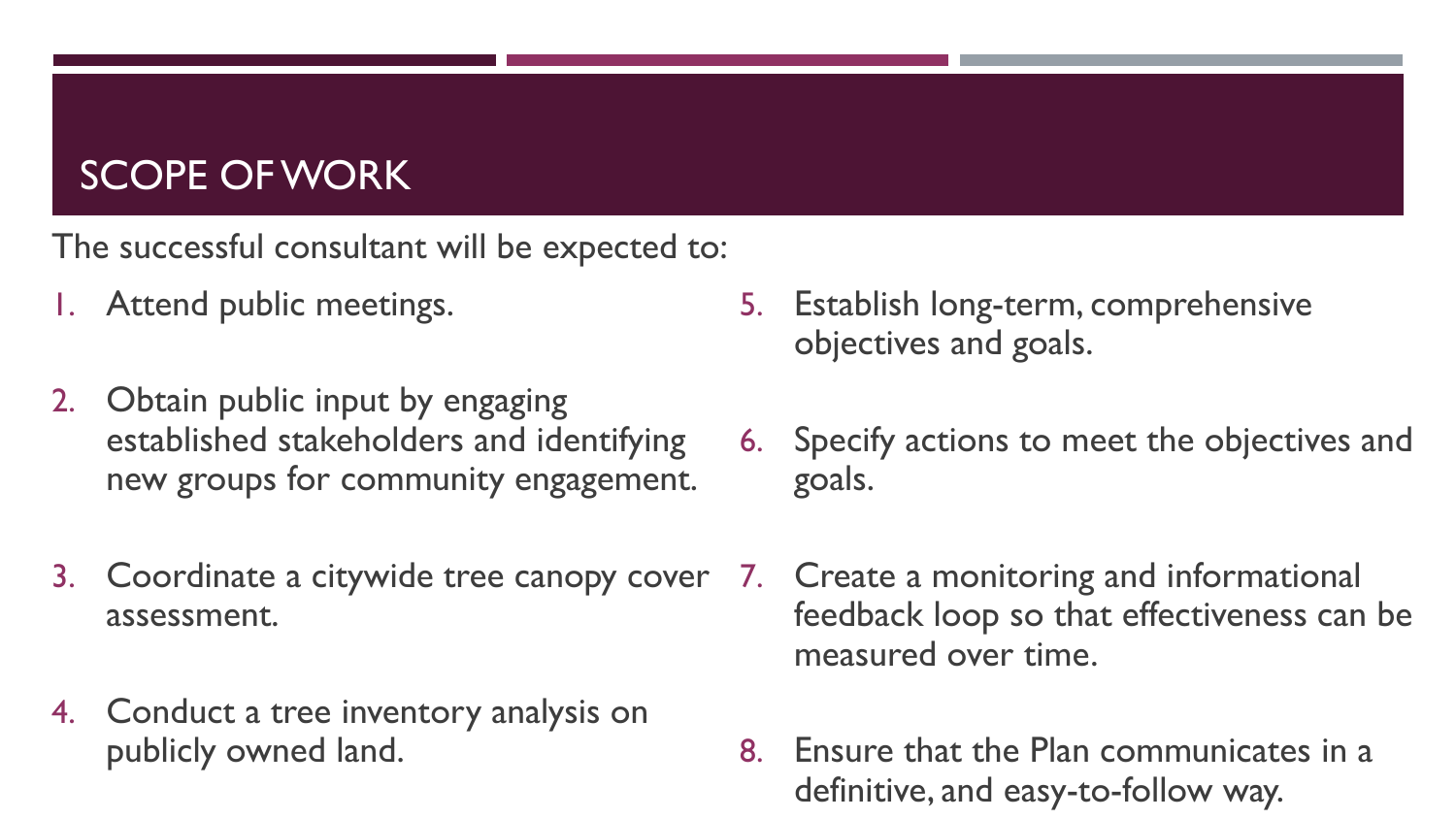## CANOPY COVER ASSESSMENT

- **Measures existing canopy cover.**
- Data can be used to identify trends, where trees can and should be planted.
- **Quantifies benefits of tree cover:** 
	- **Increased property values**
	- **Energy savings from summer shade** and winter heating
	- Storm water management
	- Habitat/recreation value

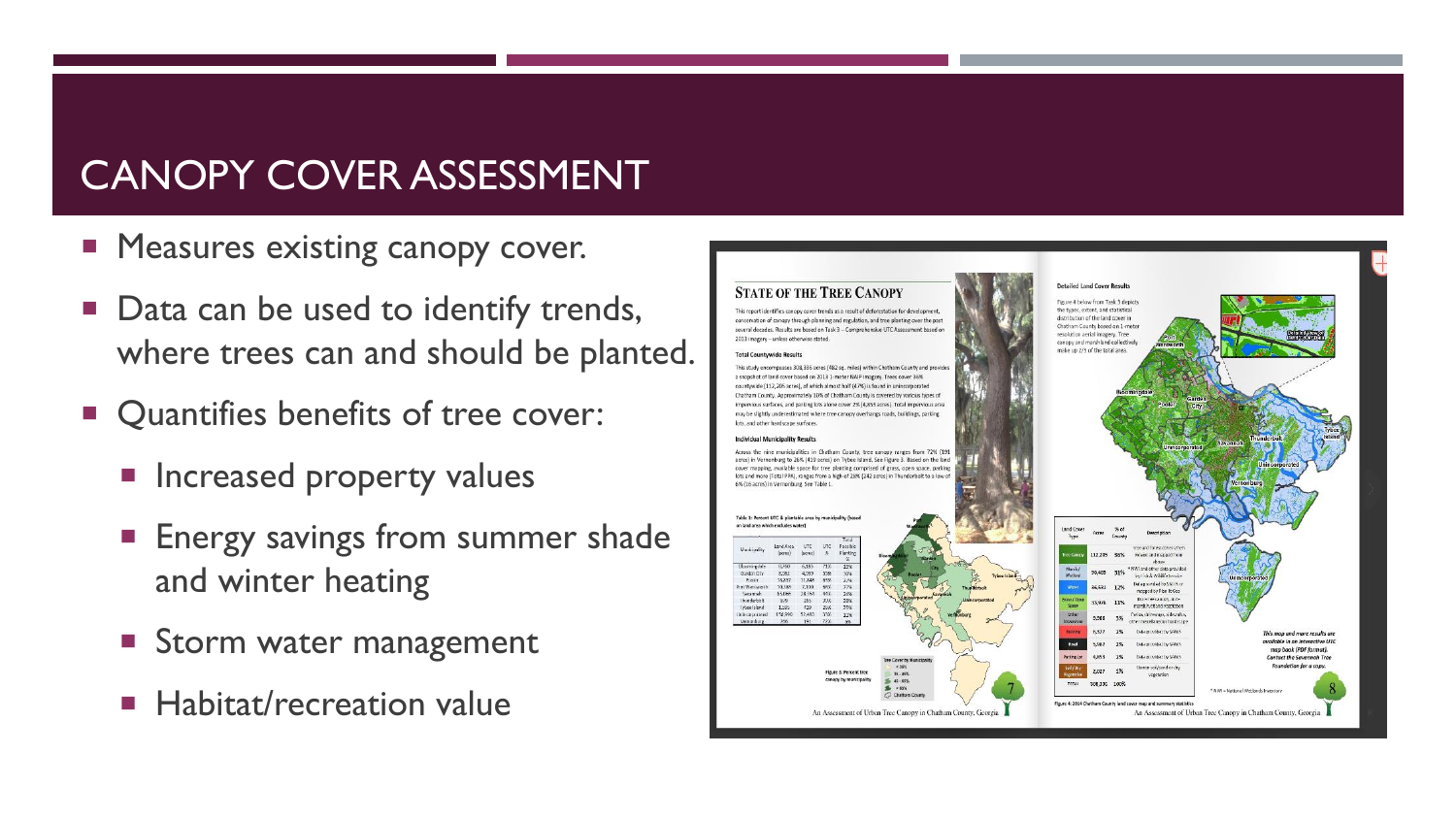### TREE INVENTORY

- **Measures tree quantity, quality, age,** environmental value, and diversity.
- **Assists in establishing tree** management cycles and cost.
- **Usually only inventories trees** maintained by the city (parks, ROW, street trees) or on public property.
- **Important baseline information for** any management plan.

#### 3. Street Tree Inventory - Summary Results

Within the Benson Hill project area, there are 44 miles of public right-of way. Through the systematic patrol and inspection of the right-of-way, there were 1.677 trees inventoried and 195 vacant planting sites identified. Since the historical development of the project area had a lot of variety in infrastructure design, there was variation in the right-of-way locations. The Benson Hill project area had many streets with no curbs, sidewalks, or street trees.

**Figure 2. Map of Distribution of Street Trees.** 





#### 3.2 Diameter/Age Groups

Using the approximate age classes established in the 2007 tree inventory for diameter at breast height (DBH), the street trees are mostly 7 to 50 years of age (Table 4). This indicates a tree population that is moderately young to mature.

Table 4. Summary of Street Trees DBH Classes and Approximate Ages.

|     |              |           |       | 1-3" % of  4-12"   % of  13-24"   % of  25-36"   % of  37"+    % of        |         |      |
|-----|--------------|-----------|-------|----------------------------------------------------------------------------|---------|------|
|     |              |           |       | 1-6 yrs Total 7-24 yrs Total 25-50 yrs Total 51-75 yrs Total 76+ yrs Total |         |      |
| 227 | $13.5\%$ 898 | 53.5% 429 | 25.6% | 91                                                                         | 5.4% 32 | 1.9% |

#### 3.3 Tree Condition

The majority of trees across Benson Hill are in fair to good condition. Almost 12% of the trees are in very good condition, and only 8% fall into the very poor condition class. These results indicate a measurable potential for improving the overall health and safety of the street trees by performing maintenance on the poor and fair trees to improve their health, and conducting maintenance or removal/replacement mitigation where necessary. Table 5 displays the condition rating percentage ranges by class and Figure 3 displays the proportions.



**Figure 3: Street Trees Condition Class Percentages** 

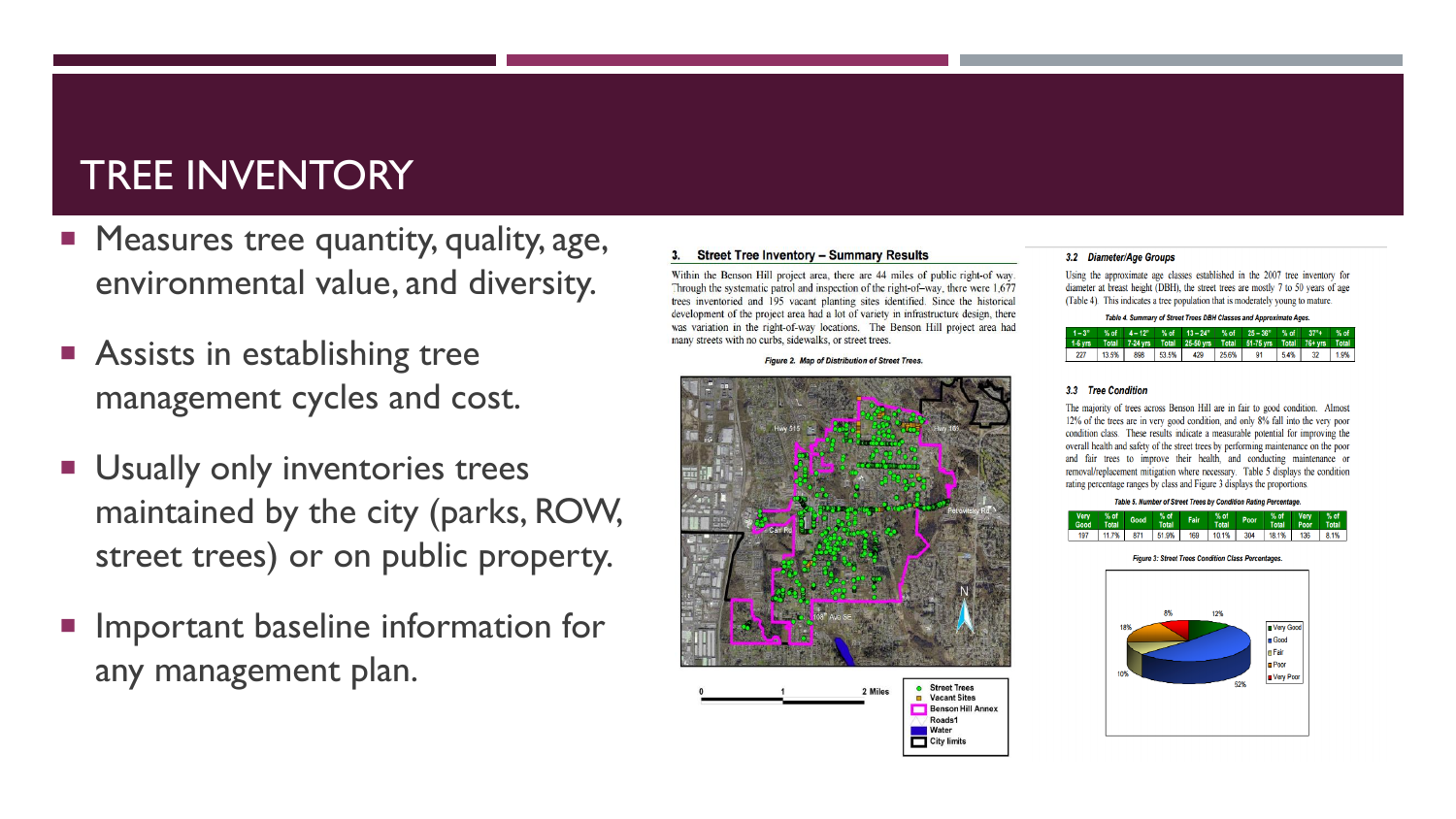### PLAN PROCESS MAP